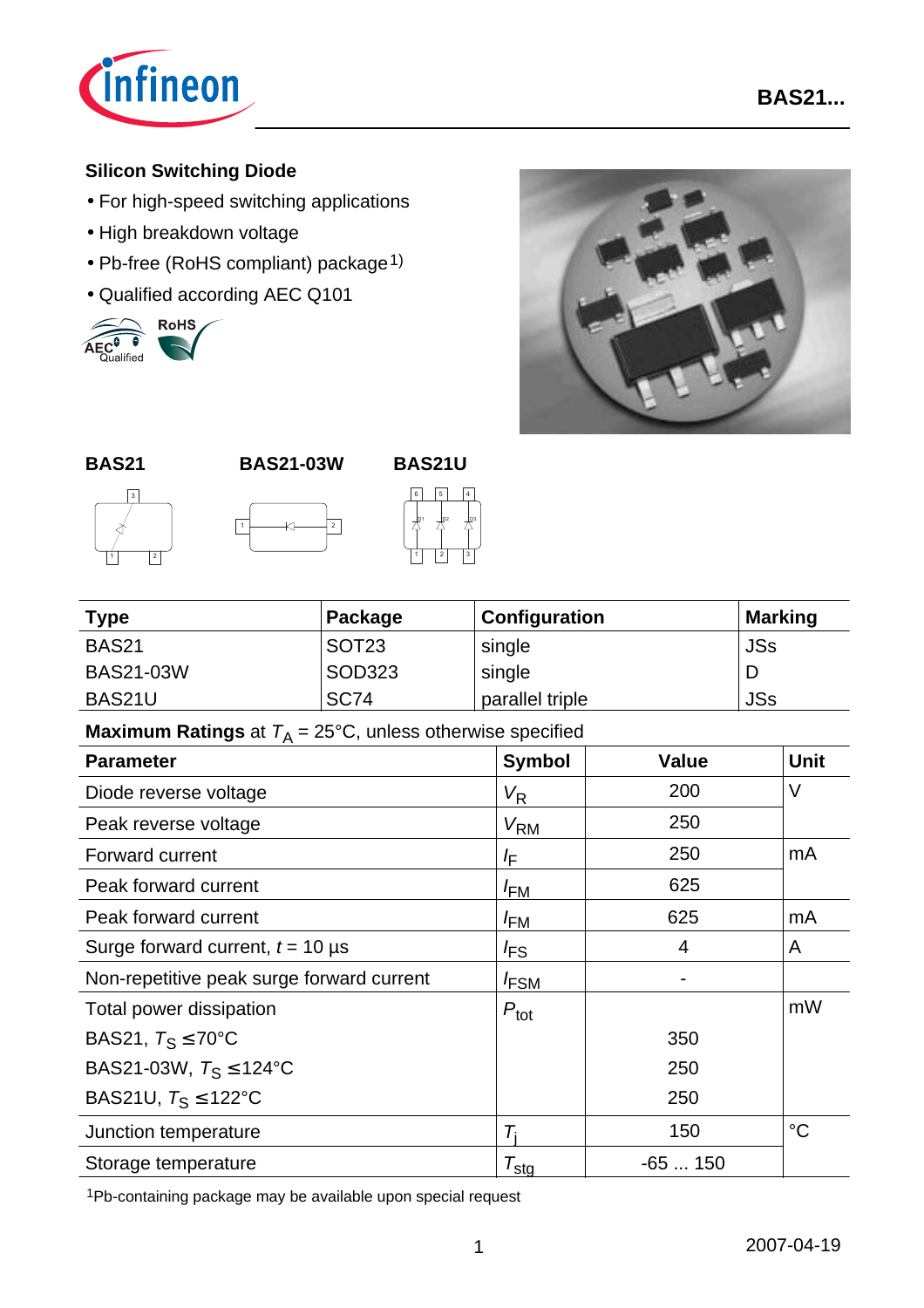

#### **Thermal Resistance**

| <b>Parameter</b>                         | <b>Symbol</b> | <b>Value</b> | <b>Unit</b> |
|------------------------------------------|---------------|--------------|-------------|
| Junction - soldering point <sup>1)</sup> | $R_{thJS}$    |              | K/W         |
| <b>BAS21</b>                             |               | $\leq$ 230   |             |
| <b>BAS21-03W</b>                         |               | $\leq 105$   |             |
| BAS21U                                   |               | $\leq 110$   |             |

| <b>Electrical Characteristics</b> at $T_A = 25^{\circ}$ C, unless otherwise specified |               |               |      |      |             |
|---------------------------------------------------------------------------------------|---------------|---------------|------|------|-------------|
| <b>Parameter</b>                                                                      | <b>Symbol</b> | <b>Values</b> |      |      | <b>Unit</b> |
|                                                                                       |               | min.          | typ. | max. |             |
| <b>DC Characteristics</b>                                                             |               |               |      |      |             |
| Breakdown voltage                                                                     | $V_{(BR)}$    | 250           |      |      | V           |
| $I_{(BR)} = 100 \mu A$                                                                |               |               |      |      |             |
| Reverse current                                                                       | $\sqrt{R}$    |               |      |      | μA          |
| $V_R = 200 V$                                                                         |               |               |      | 0.1  |             |
| $V_R = 200$ V, $T_A = 150$ °C                                                         |               |               |      | 100  |             |
| Forward voltage                                                                       | $V_F$         |               |      |      | V           |
| $I_F = 100 \text{ mA}$                                                                |               |               |      | 1    |             |
| $I_F = 200 \text{ mA}$                                                                |               |               |      | 1.25 |             |
| <b>AC Characteristics</b>                                                             |               |               |      |      |             |
| Diode capacitance                                                                     | $C_T$         |               |      | 5    | pF          |
| $V_R = 0 V, f = 1 MHz$                                                                |               |               |      |      |             |
| Reverse recovery time                                                                 | $t_{\sf rr}$  |               |      | 50   | ns          |
| $I_F$ = 30 mA, $I_R$ = 30 mA, measured at $I_R$ = 3mA,                                |               |               |      |      |             |
| $R_{\rm l} = 100 \ \Omega$                                                            |               |               |      |      |             |

Test circuit for reverse recovery time



 $\overline{CD. U.T.}$  Puls generator:  $t_p = 1 \mu s$ ,  $D = 0.05$  $t_{\sf r}$  = 0.6ns,  $R_{\sf i}$  = 50 $\Omega$ Oscillograph:  $R = 50\Omega$ ,  $t_r = 0.35$ ns,  $C \le 1pF$ 

<sup>1</sup>For calculation of R<sub>thJA</sub> please refer to Application Note Thermal Resistance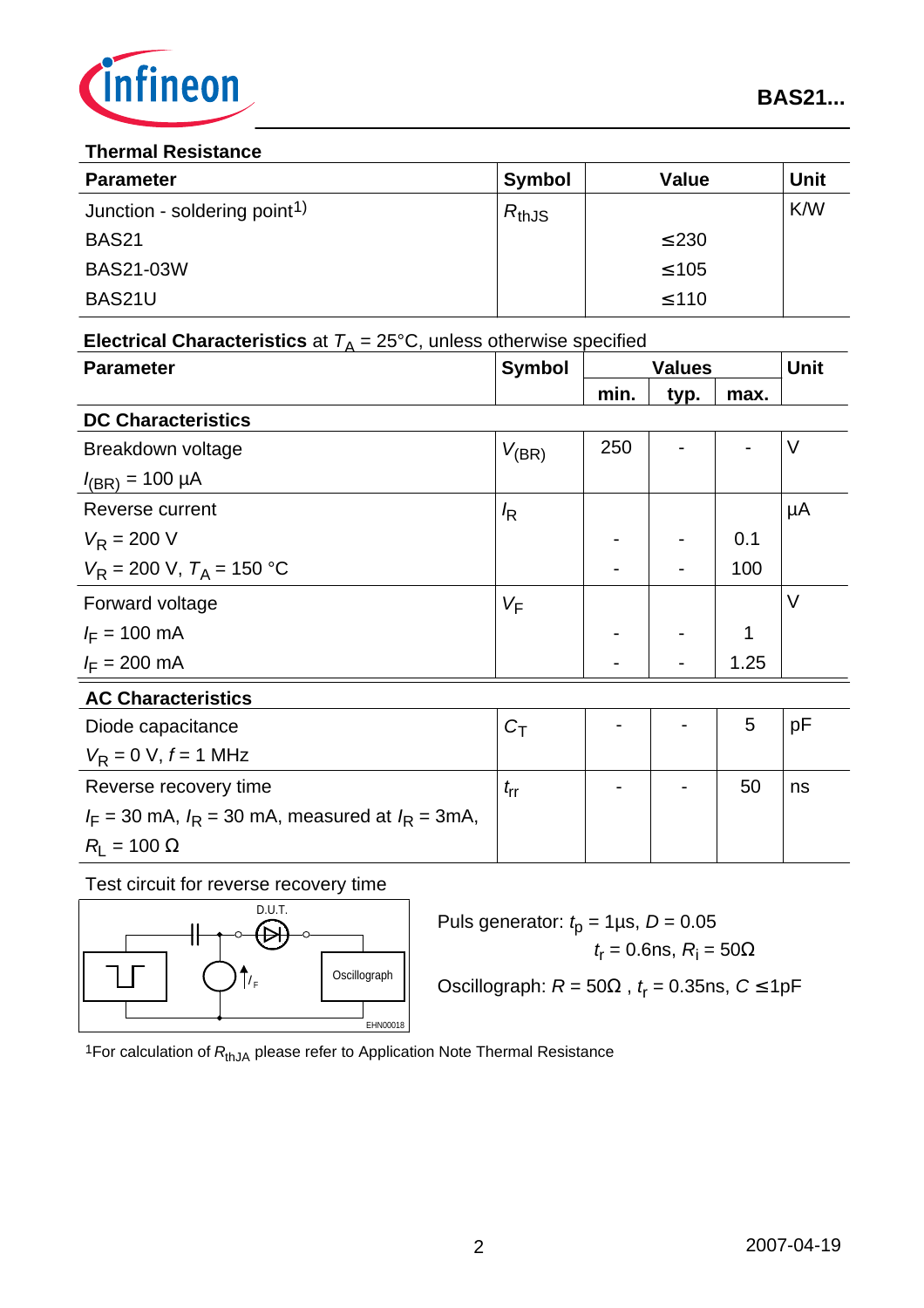

# **Reverse current**  $I_R = f(T_A)$

 $V_R = 200V$ 



**Forward Voltage**  $V_F = f(T_A)$ 

*I*<sub>F</sub> = Parameter



**Forward current**  $I_F = f(V_F)$ 



**Forward current**  $I_F = f(T_S)$ BAS21-03W

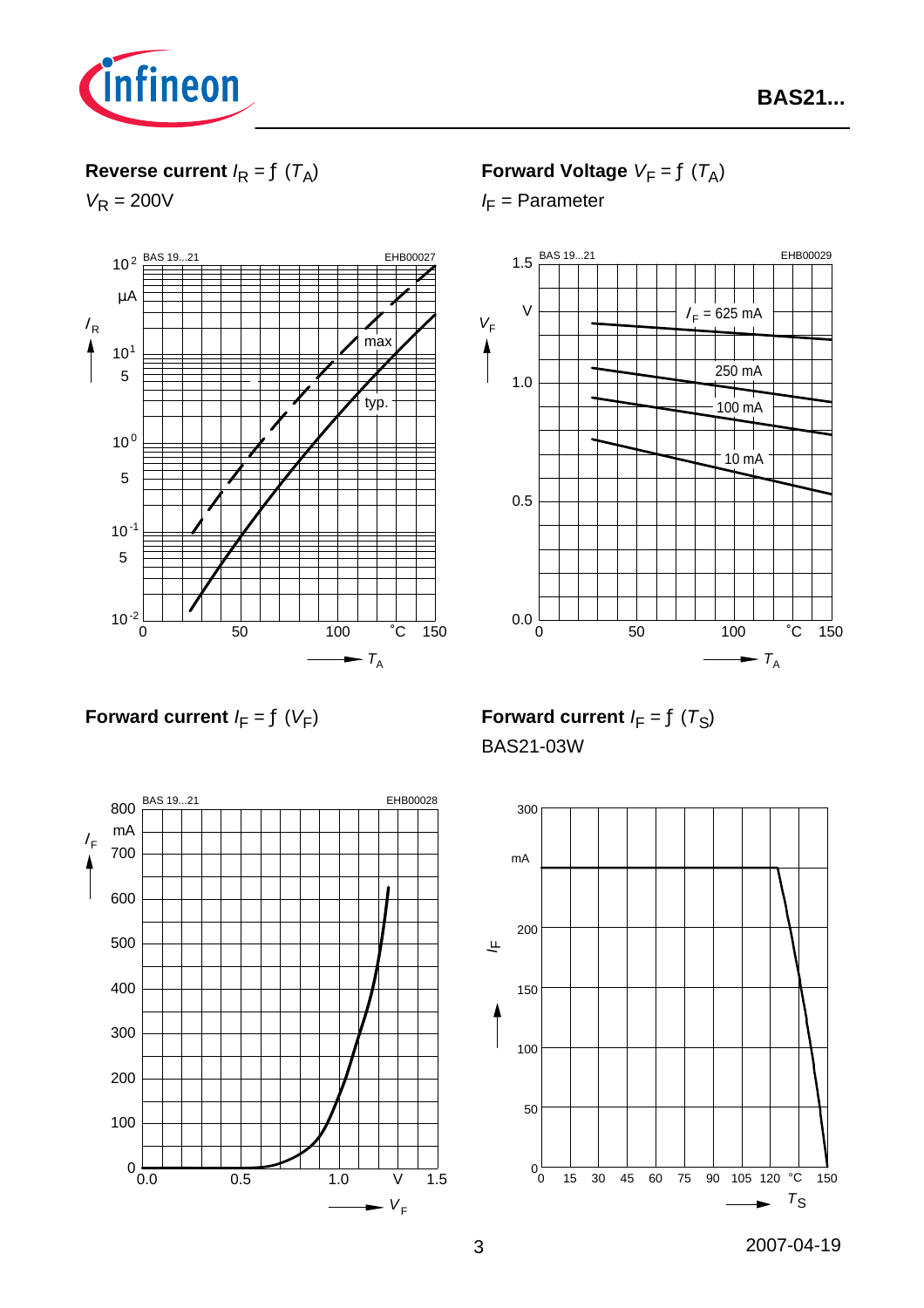

**Forward current**  $I_F = f(T_S)$ 

BAS21U



# **Permissible Pulse Load**

 $I_{\text{Fmax}}/I_{\text{FDC}} = f(t_p)$ BAS21



**Permissible Puls Load**  $R_{th,JS} = f(t_p)$ BAS21



**Permissible Puls Load**  $R_{th,IS} = f(t_0)$ BAS21-03W

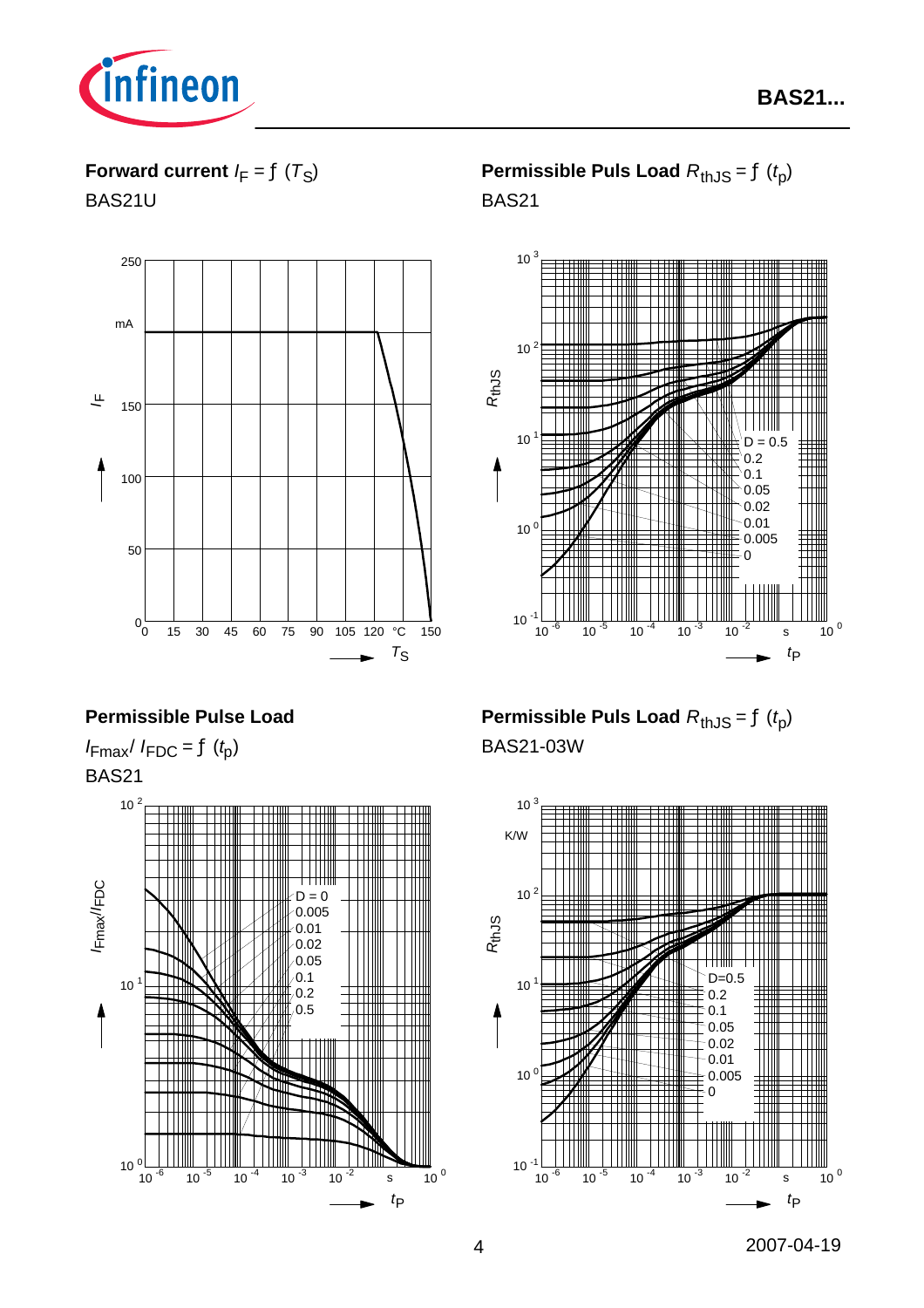

#### **Permissible Pulse Load**

 $I_{\text{Fmax}}/I_{\text{FDC}} = f(t_p)$ BAS21-03W



# **Permissible Pulse Load**

 $I_{\text{Fmax}}/I_{\text{FDC}} = f(t_p)$ BAS21U



**Permissible Puls Load**  $R_{thJS} = f(t_p)$ BAS21U

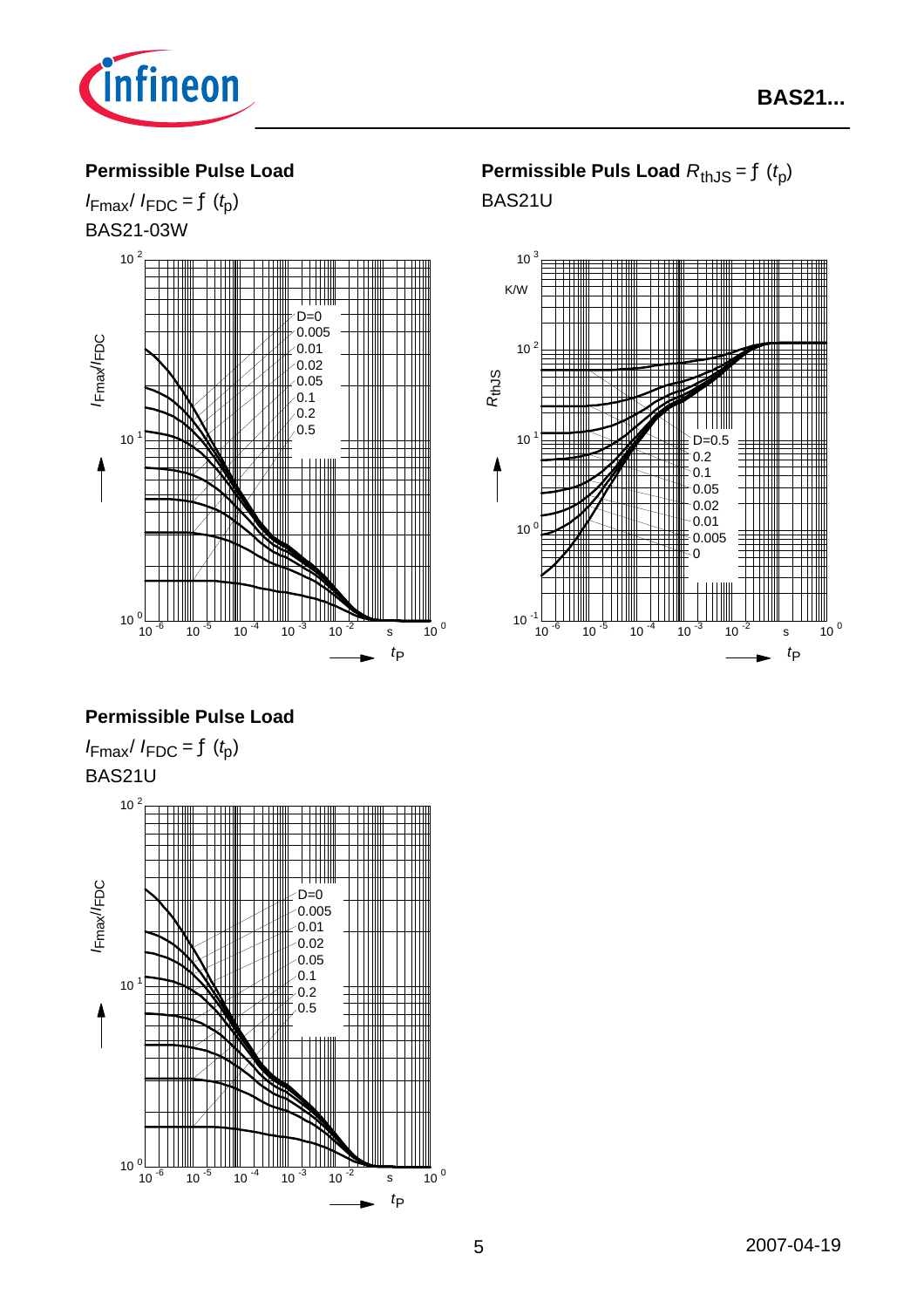

#### Package Outline



### Foot Print



# Marking Layout (Example)

Small variations in positioning of Date code, Type code and Manufacture are possible.



# Standard Packing

Reel ø180 mm = 3.000 Pieces/Reel Reel ø330 mm = 10.000 Pieces/Reel

For symmetric types no defined Pin 1 orientation in reel.

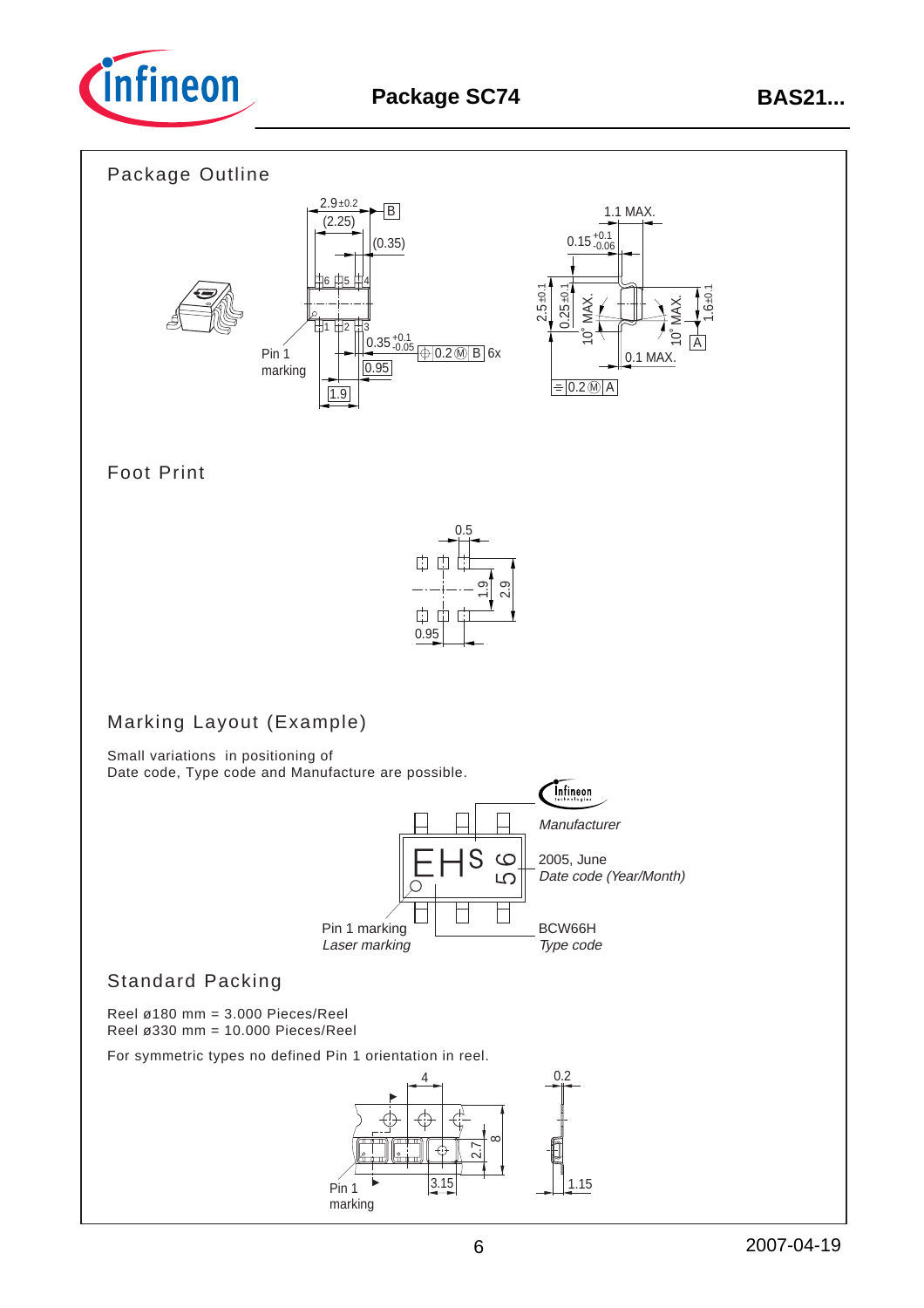

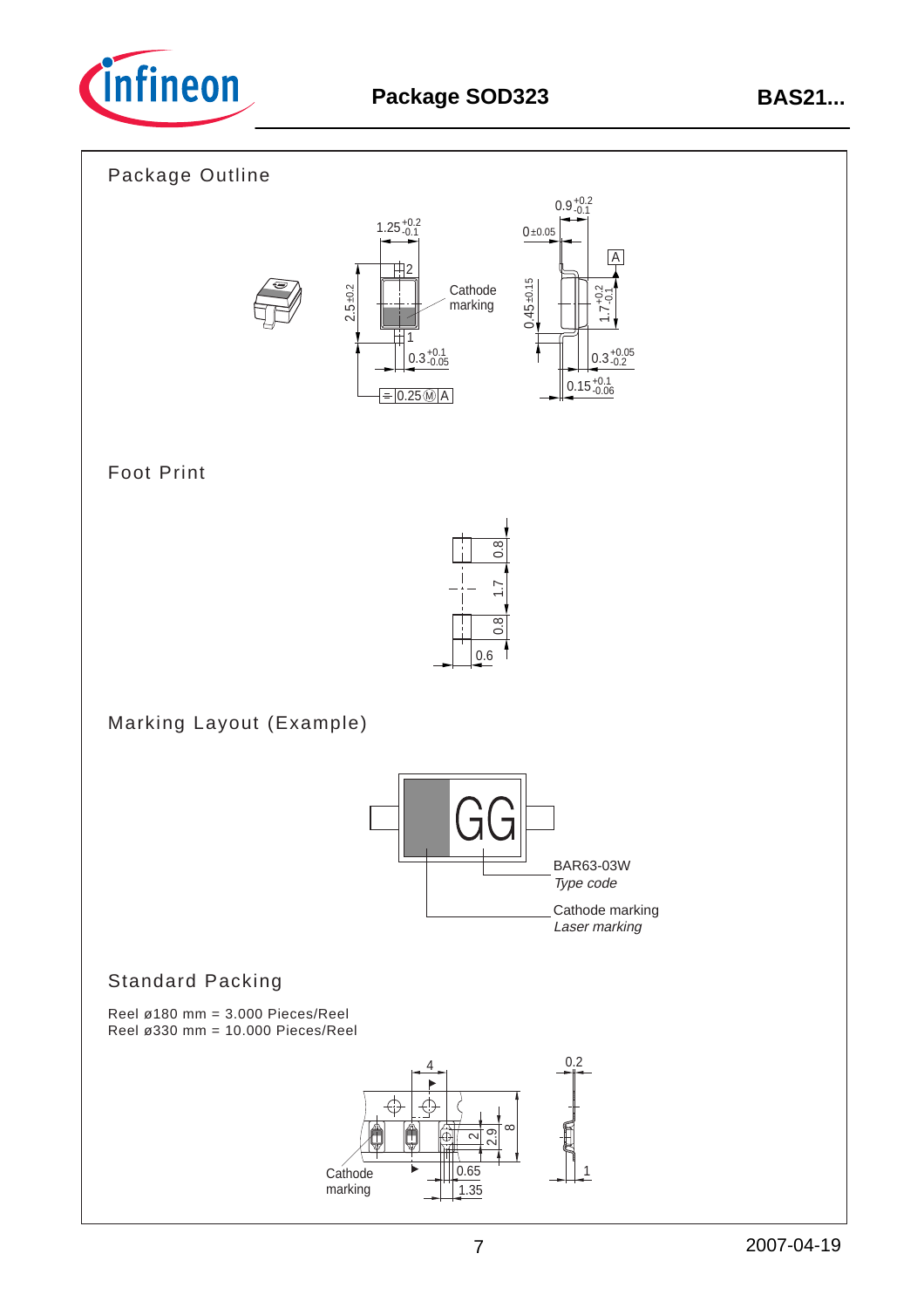



3.15

Pin 1  $\begin{array}{|c|c|c|c|c|}\n\hline\n3.15 & 3.15 \\
\hline\n\end{array}$